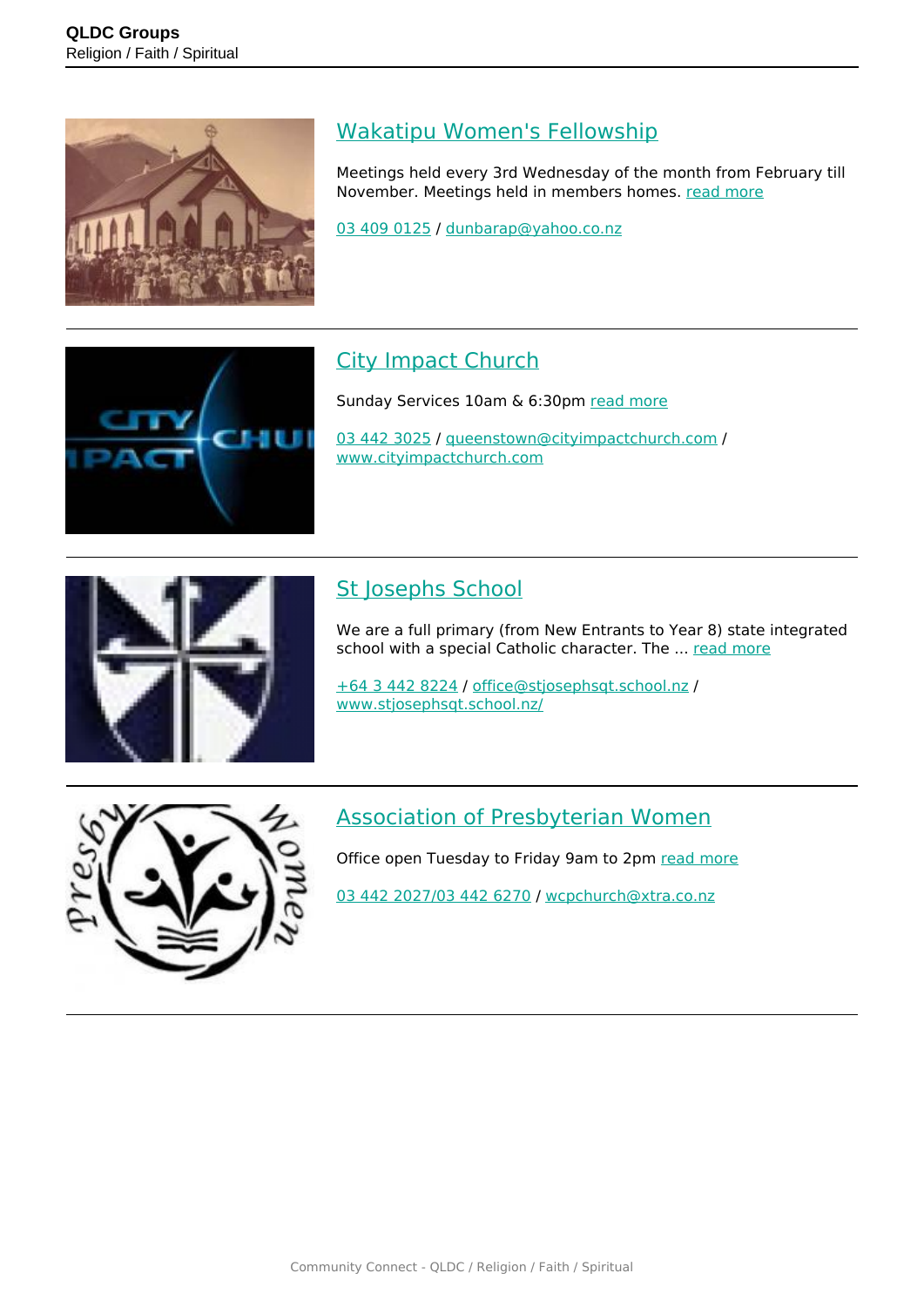

tome

снивси о **SUS CHRIST** 

#### [Wakatipu Community Presbyterian Church](https://groups.qldc.govt.nz/groups/show/wakatipu-community-presbyterian-church/)

Hi, haere mai,  $\Box$ , bem-vindo, selamat datang, ulufali mai, welkom, bienvenido…The Wakatipu Community Presbyterian C... [read more](https://groups.qldc.govt.nz/groups/show/wakatipu-community-presbyterian-church/)

[03 441 4250](tel:034414250) / [wcpchurch@xtra.co.nz](mailto:wcpchurch@xtra.co.nz) / [www.wakatipuchurch.com/](http://www.wakatipuchurch.com/)

#### [Latter Day Saints](https://groups.qldc.govt.nz/groups/show/latter-day-saints/)

The first Latter-day Saint missionaries in New Zealand arrived in Auckland in October 1854 from Australia, where th... [read more](https://groups.qldc.govt.nz/groups/show/latter-day-saints/)

[03 441 4108](tel:034414108) / [www.ldschurch.org.nz](http://www.ldschurch.org.nz)



#### [Queenstown BIBLE Baptist Church](https://groups.qldc.govt.nz/groups/show/queenstown-bible-baptist-church/)

A group of people just like you who one day heard that Jesus Christ died for our sins, rose from the dead and now o... [read more](https://groups.qldc.govt.nz/groups/show/queenstown-bible-baptist-church/)

[02736498788](tel:02736498788) / [jgwill@xtra.co.nz](mailto:jgwill@xtra.co.nz)

## nolic **Soci**

[Catholic Social Services](https://groups.qldc.govt.nz/groups/show/catholic-social-services/)

We are the counselling and social services agency of the Catholic Diocese of Dunedin. The agency offers a caring an... [read more](https://groups.qldc.govt.nz/groups/show/catholic-social-services/)

[\(03\) 448 5385](tel:034485385) / [www.cathsocialservices.org.nz/](http://www.cathsocialservices.org.nz/)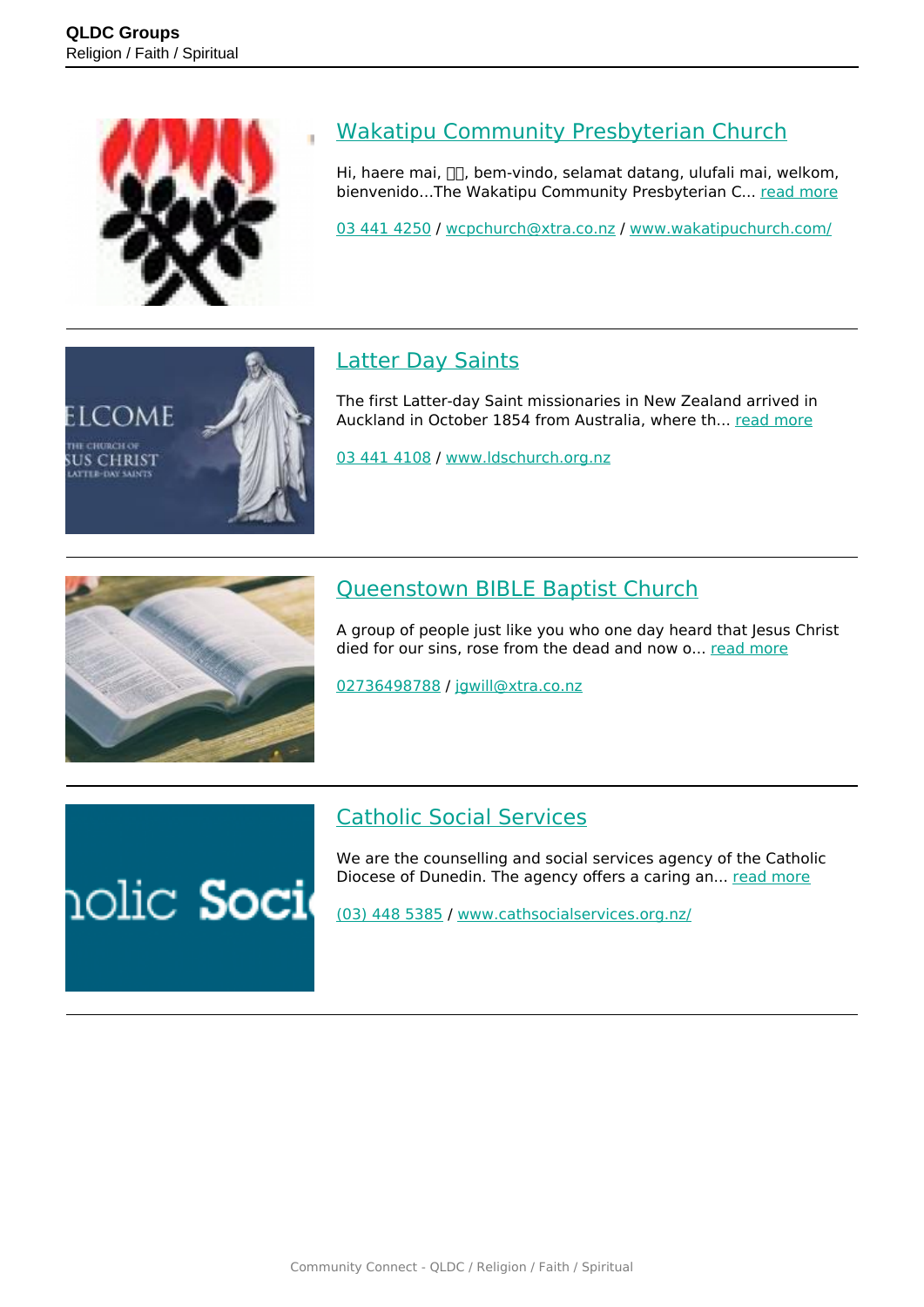

#### [St Peter's Anglican Church](https://groups.qldc.govt.nz/groups/show/st-peters-anglican-church/)

St Peter's in Queenstown and St Paul's in Arrowtown have been part of Queenstown and the wider Wakatipu since 1863 ... [read more](https://groups.qldc.govt.nz/groups/show/st-peters-anglican-church/)

[03 4428391](tel:034428391) / [admin@stpeters.co.nz](mailto:admin@stpeters.co.nz) / [www.stpeters.co.nz](http://www.stpeters.co.nz)



#### [Queenstown Catholic Church](https://groups.qldc.govt.nz/groups/show/queenstown-catholic-church/)

Queenstown, Arrowtown, Garston and Glenorchy are served by one Priest, currently Father Jaime Lalaguna, who is stat... [read more](https://groups.qldc.govt.nz/groups/show/queenstown-catholic-church/)

[03 442 8414](tel:034428414) / [stjosephsqueenstown@xtra.co.nz](mailto:stjosephsqueenstown@xtra.co.nz) / [www.stjosephsqueenstown.co.nz](http://www.stjosephsqueenstown.co.nz)

## JAKA

 $chu$ 

#### [Wanaka New Life Church](https://groups.qldc.govt.nz/groups/show/wanaka-new-life-church/)

Wanaka New Life Church is a multi-generational church committed to living for Jesus, celebrating Him, loving His Wo... [read more](https://groups.qldc.govt.nz/groups/show/wanaka-new-life-church/)

[+64 \(0\)3 443 7170](tel:+64034437170) / [church@newlife.co.nz](mailto:church@newlife.co.nz) / [www.newlife.co.nz](http://www.newlife.co.nz)



#### [Freedom Church](https://groups.qldc.govt.nz/groups/show/freedom-church/)

We're a grace based church focused on Jesus. We have been meeting in central Queenstown since 2007. Our purpose is t... [read more](https://groups.qldc.govt.nz/groups/show/freedom-church/)

 [021 740526](tel:021740526) / [info@arrowtownengineering.com](mailto:info@arrowtownengineering.com) / [www.freedom-church.nz/](https://www.freedom-church.nz/)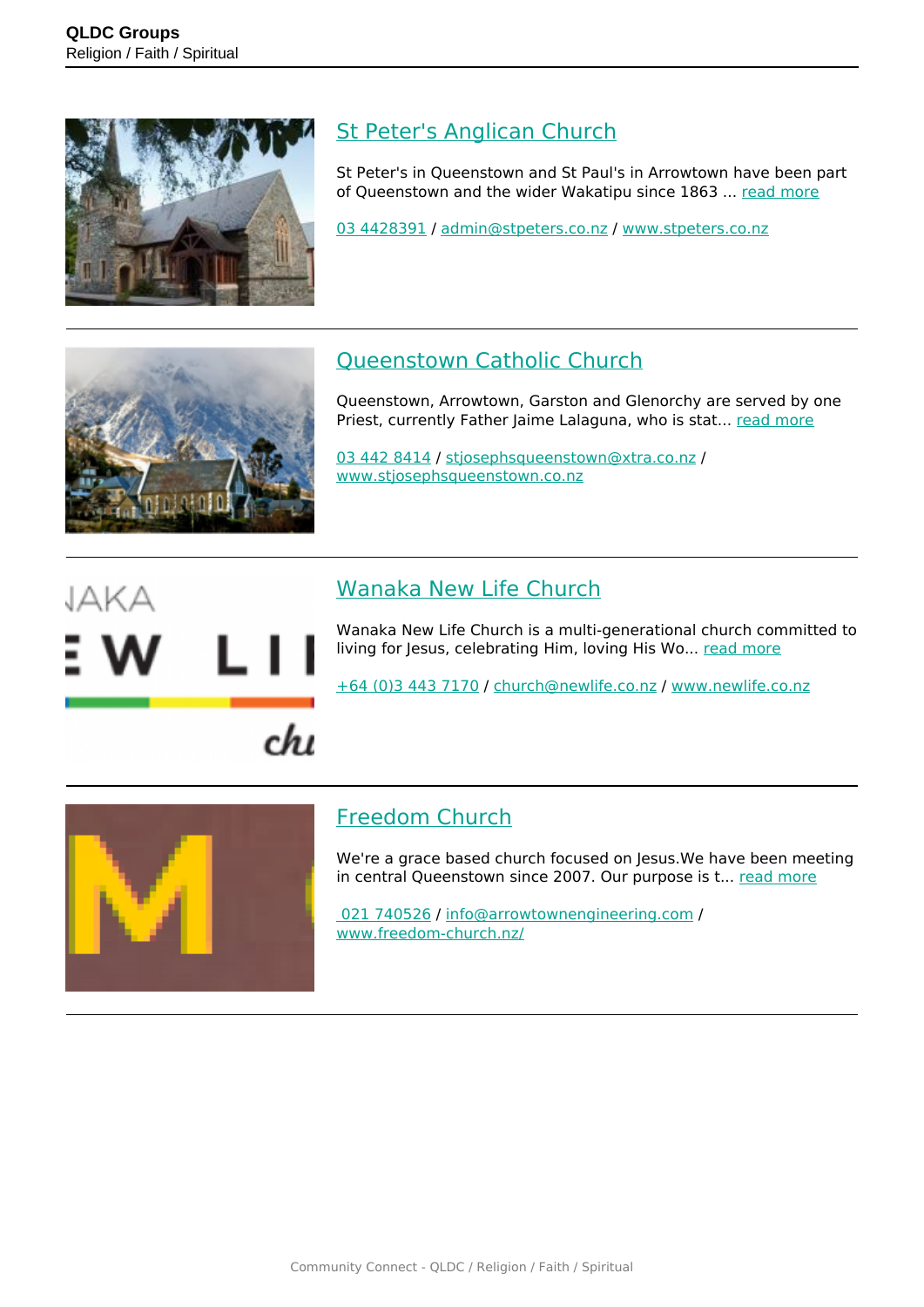### CHURCH. OF UPTON & MCD

[St Columba Anglican Church](https://groups.qldc.govt.nz/groups/show/st-columba-anglican-church/)

Sunday Service: 9.30am EucharistWednesday: 10am Eucharist and Discussion2nd & 4th Saturday: 2.15pm Holy Communion a... [read](https://groups.qldc.govt.nz/groups/show/st-columba-anglican-church/) [more](https://groups.qldc.govt.nz/groups/show/st-columba-anglican-church/)

[03 443 2440 & 027 216 5165](tel:0344324400272165165) / [ucang@calledsouth.org.nz](mailto:ucang@calledsouth.org.nz) / [www.ucangparish.co.nz/services/St%20Columbas/](http://www.ucangparish.co.nz/services/St%20Columbas/st%20columbas.html) [st%20columbas.html](http://www.ucangparish.co.nz/services/St%20Columbas/st%20columbas.html)



### [St Paul's Anglican Church](https://groups.qldc.govt.nz/groups/show/st-pauls-anglican-church/)

St. Paul's has remained almost unchanged in over one hundred years. In 1973 a stained glass window was gifted by Mr... [read more](https://groups.qldc.govt.nz/groups/show/st-pauls-anglican-church/)

[03 442 8391](tel:034428391) / [admin@stpeters.co.nz](mailto:admin@stpeters.co.nz) / [www.stpeters.co.nz](http://www.stpeters.co.nz)



#### [Queenstown Baptist Church](https://groups.qldc.govt.nz/groups/show/queenstown-baptist-church/)

Baptist Church Queenstown is located in Queenstown, New Zealand, and was founded in 1989 [read more](https://groups.qldc.govt.nz/groups/show/queenstown-baptist-church/)

 [027-364-8788](tel:0273648788) / [jgwill@xtra.co.nz](mailto: jgwill@xtra.co.nz) / [www.qbbc.nz/](https://www.qbbc.nz/)



#### [Jehovahs Witness Kingdom Hall](https://groups.qldc.govt.nz/groups/show/jehovahs-witness-kingdom-hall/)

A place of learning for lectures and discussions. The facility seats up to 84 people and meetings are usually sched... [read more](https://groups.qldc.govt.nz/groups/show/jehovahs-witness-kingdom-hall/)

[03 442 2341 or +64 027 444 5226](tel:034422341)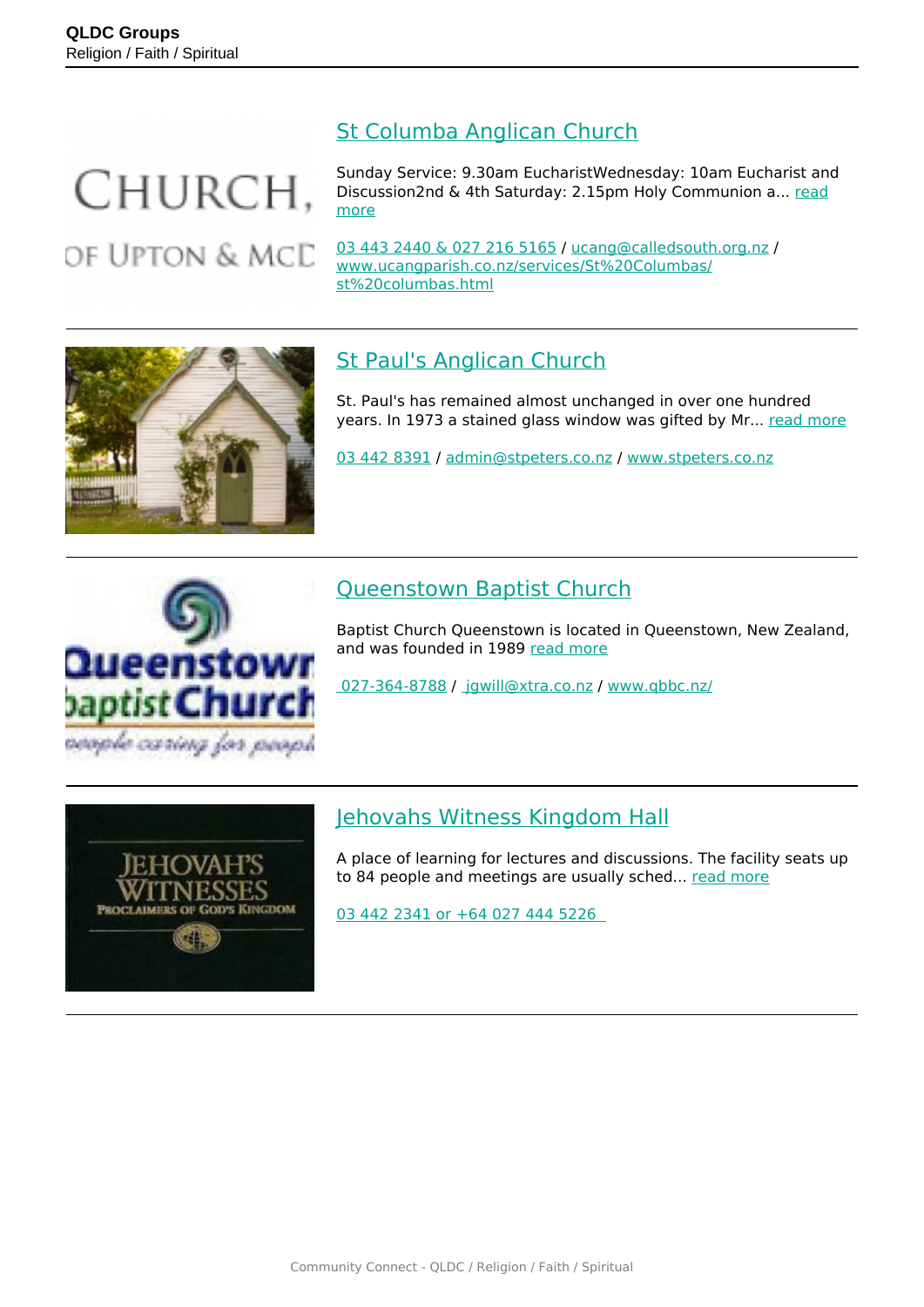

*INAKA BAPTI* 

**CHURCH** 

### [Wanaka Baptist Church](https://groups.qldc.govt.nz/groups/show/wanaka-baptist-church/)

We're a multi-cultural, multi-generational body of Jesus followers. Some are settled and some are passing through.... [read more](https://groups.qldc.govt.nz/groups/show/wanaka-baptist-church/)

[021 280 5817](tel:0212805817) / [office@wanakabaptist.org](mailto:office@wanakabaptist.org) / [wanakabaptist.org](http://wanakabaptist.org)



#### [Queenstown Indian Religious Organisation](https://groups.qldc.govt.nz/groups/show/queenstown-indian-religious-organisation/)

Religious sessions as per planned by the members [read more](https://groups.qldc.govt.nz/groups/show/queenstown-indian-religious-organisation/)

[0212932514](tel:0212932514)



#### [Queenstown Dharma Centre](https://groups.qldc.govt.nz/groups/show/queenstown-dharma-centre/)

Established in 1997 the Queenstown Dharma Centre is dedicated to embracing the full richness of life through medita... [read more](https://groups.qldc.govt.nz/groups/show/queenstown-dharma-centre/)

[info@dharmacentre.org.nz](mailto:info@dharmacentre.org.nz) / [dharmacentre.org.nz/](http://dharmacentre.org.nz/)



#### [Queentown Seventh-day Adventist church](https://groups.qldc.govt.nz/groups/show/queentown-seventh-day-adventist-church/)

Together, we're striving to become the kind of church described in the Bible a church with relevant teaching, heart... [read more](https://groups.qldc.govt.nz/groups/show/queentown-seventh-day-adventist-church/)

[+64 \(0\) 21 988 801](tel:+64021988801) / [kimpbon@yahoo.com](mailto:kimpbon@yahoo.com) / [queenstown.adventist.org.nz/](http://queenstown.adventist.org.nz/)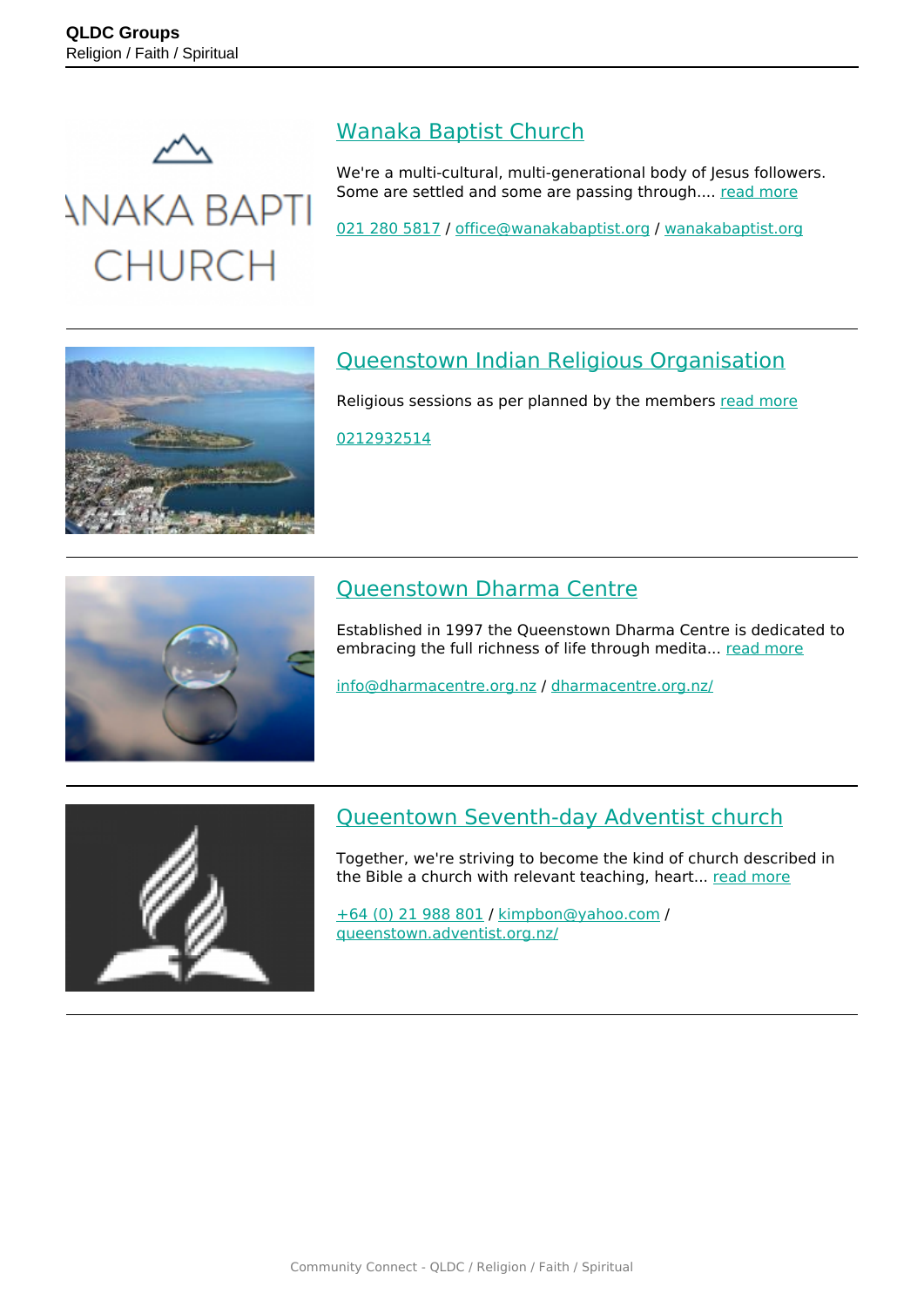

#### [Vineyard Christian Fellowship](https://groups.qldc.govt.nz/groups/show/vineyard-christian-fellowship/)

On The Rock is an orthodox and evangelical church moving in Pentecostal Power. Janet and Chris Barraclough founded ... [read](https://groups.qldc.govt.nz/groups/show/vineyard-christian-fellowship/) [more](https://groups.qldc.govt.nz/groups/show/vineyard-christian-fellowship/)

[www.vineyard.org.nz/](http://www.vineyard.org.nz/)

# nglican samuaki wisikasa

#### [Anglican Family Care](https://groups.qldc.govt.nz/groups/show/anglican-family-care/)

Anglican Family Care is a social services agency that has served the people of Dunedin and Otago since 1970. Our ma... [read more](https://groups.qldc.govt.nz/groups/show/anglican-family-care/)

[Alexandra: 03 448 8228 OR Wanaka: 03 443 6623](tel:034488228034436623) / [Enquiries@FamilyCare.org.nz](mailto:Enquiries@FamilyCare.org.nz) / [anglicanfamilycare.org.nz/](https://anglicanfamilycare.org.nz/)



#### [Catholic Womens League](https://groups.qldc.govt.nz/groups/show/catholic-womens-league/)

The New Zealand Catholic Women's League is a national organisation of Catholic women. A faith-based organisation, i... [read](https://groups.qldc.govt.nz/groups/show/catholic-womens-league/) [more](https://groups.qldc.govt.nz/groups/show/catholic-womens-league/)

[+64 3 442 8610](tel:+6434428610) / [faebob@xtra.co.nz](mailto:faebob@xtra.co.nz) / [stjosephsqueenstown.co.nz/](https://stjosephsqueenstown.co.nz/)



#### **[St Josephs Catholic Parish](https://groups.qldc.govt.nz/groups/show/st-josephs-catholic-parish/)**

Queenstown, Arrowtown, Garston and Glenorchy are served by one Priest, currently Father Jaime Lalaguna, who is stat... [read more](https://groups.qldc.govt.nz/groups/show/st-josephs-catholic-parish/)

[03 442 8414](tel:034428414) / [www.stjosephsqueenstown.co.nz/](http://www.stjosephsqueenstown.co.nz/)